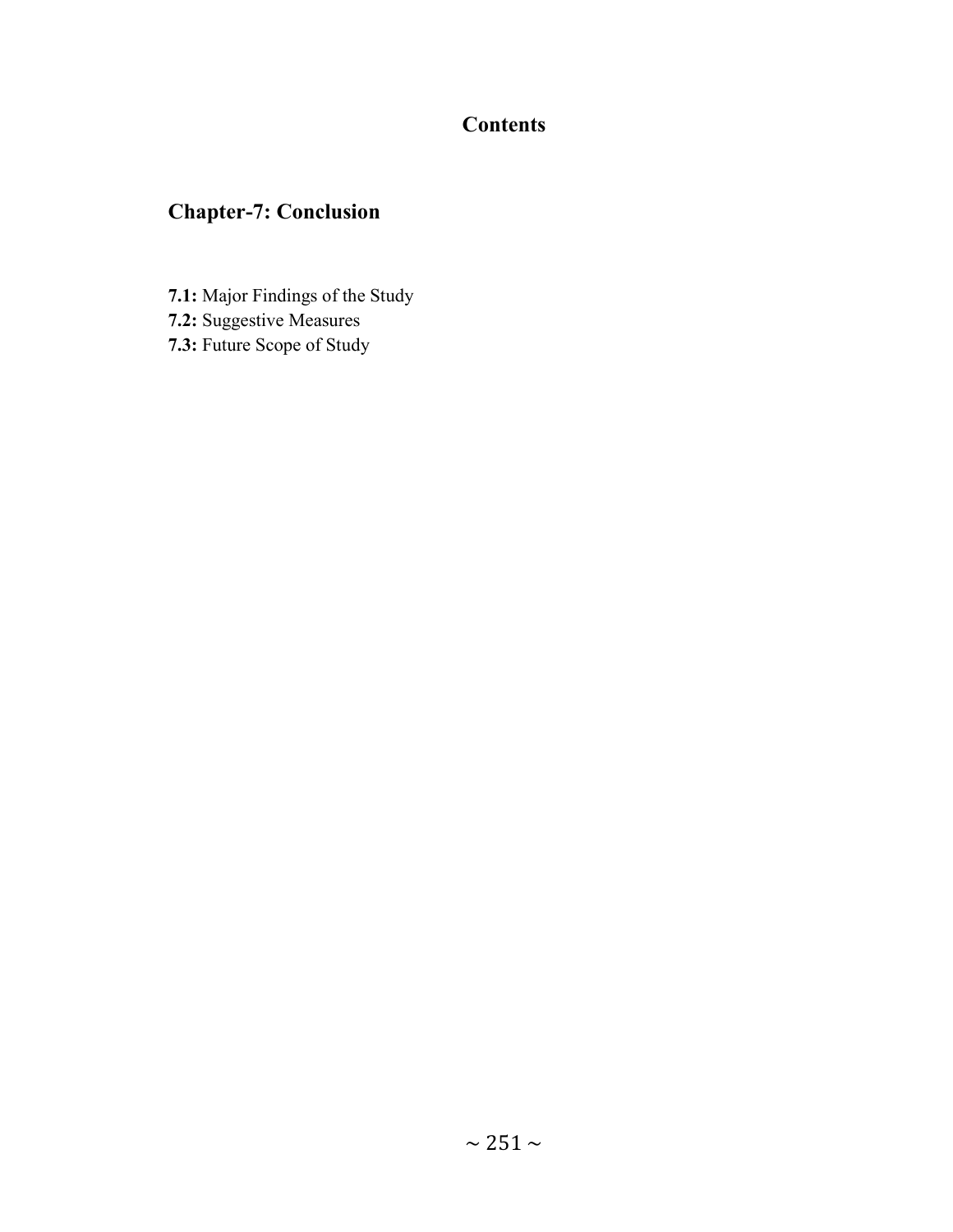### CHAPTER-7

### **CONCLUSION**

An effort has been made in this chapter to present the summarized version of the major findings of the study and offer some suggestive measures for the betterment of the role of Commercial Banks in agricultural development in India as well as in the Jalpaiguri District with the help of secondary data. We have tried to analyse the role, growth and performance of various commercial banks for providing credit to the agricultural sector in India as well as West Bengal from the period of 2001-02 to 2018-19. We have also examined the role of institutional credit for the improvement of agricultural infrastructure along with agricultural marketing infrastructure in India. The study also aimed to evaluate the socio-economic impact of the institutional credit on income and selfemployment of the beneficiaries through self-help groups and financial cooperatives. This research work is based on a case study of the role of the Commercial Banks of Jalpaiguri District for providing credit to the agriculture sector from the period of 2009- 10 to 2018-19.

The major findings of our study have been categorized broadly into three areas such as- i) major findings regarding the role of commercial banks in agricultural development in India, ii) major findings related to the institutional credit scenario for agricultural sector in West Bengal and iii) major findings about the role of commercial banks in agricultural development in Jalpaiguri District.

#### 7.1: Major Findings of the Study

### 7.1.1: Major findings regarding the role of Commercial Banks in agricultural development in India

1. The agricultural and allied sectors are playing the most important role in economic development of India. Regarding the role of banking institutions, it considered the most essential parameter in promoting agricultural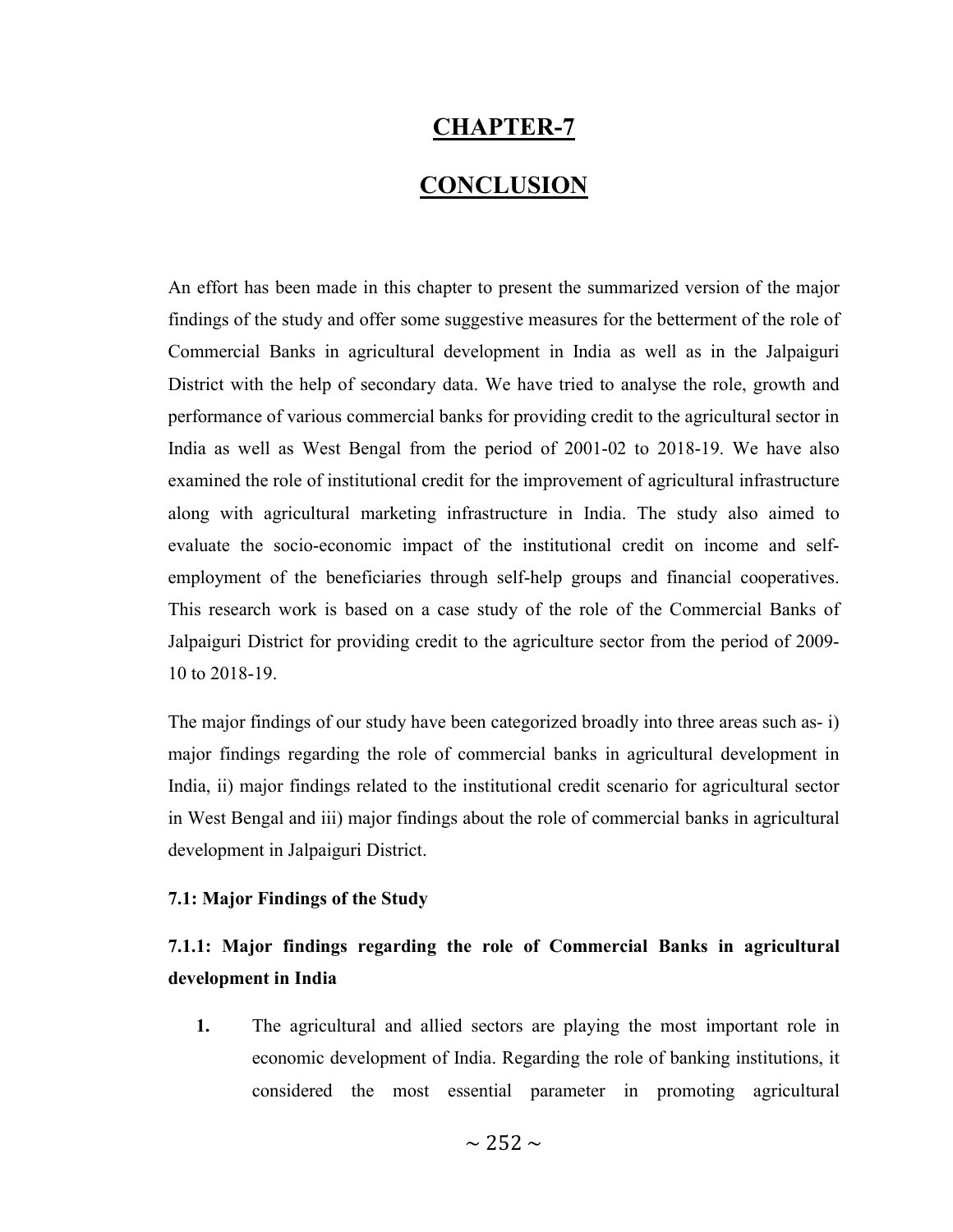development in India. It is found from our study that the share of institutional credit has increased from 7.3 % in 1951 to over 59 % in 2012 in India. On the other hand, there was a remarkable decline in the share of non-institutional credit from around 93 percent to 41 percent during the same period. It is also observed that the Commercial Banks are taking lead role over the Cooperative Banks towards the supply of institutional credit in India.

- 2. The institutional credit to agriculture sector has been classified in three categories such as-i) Farm Credit (Short-Term Crop Loan & Long-Term), ii) Agricultural Infrastructure and iii) Ancillary activities. The Compound Annual Growth Rate (CAGR) of total agricultural finance was 43.44 % during 2001-02 to 2018-19, which suggested that the flow of institutional credit to the agriculture and allied sectors has increased at a higher pace during the study period. The indirect agricultural credit is dominated by the direct agricultural finance throughout the above time period.
- 3. In terms of share of Ground Level Credit Flow (GLC) to agricultural sector, the Commercial Banks has played the dominant role during 2001-02 to 2018- 19. At the same time the Cooperative Banks have lost their share in credit to agriculture. It is also found from our study that the Compound Annual Growth Rate (CAGR) was impressive for commercial banks and RRBs i.e. 66.31 % & 84.52 %, but for co-operative banks it was negative i.e. -61.50 %. The CAGR of total Ground Level Credit given by different credit institutions was quite impressive i.e. 19.16 %. Hence, the growth performance of institutional credit to agriculture in India is quite satisfactory during the period 2001-02 to 2018- 19(P).
- 4. The annual growth rate of Crop Loan was followed the fluctuating trend with the CAGR of 9.29 % during the study period. On the other hand, the CAGR of Term Loan reached at 37.65% during the study period as the growth performance of Term Loan has started improving from 2012-13.
- 5. The Commercial Banks has played a dominant role by issuing 926.99 lakh KCCs i.e. 52.47% of the total as on  $31<sup>st</sup>$  march 2018, followed by Co-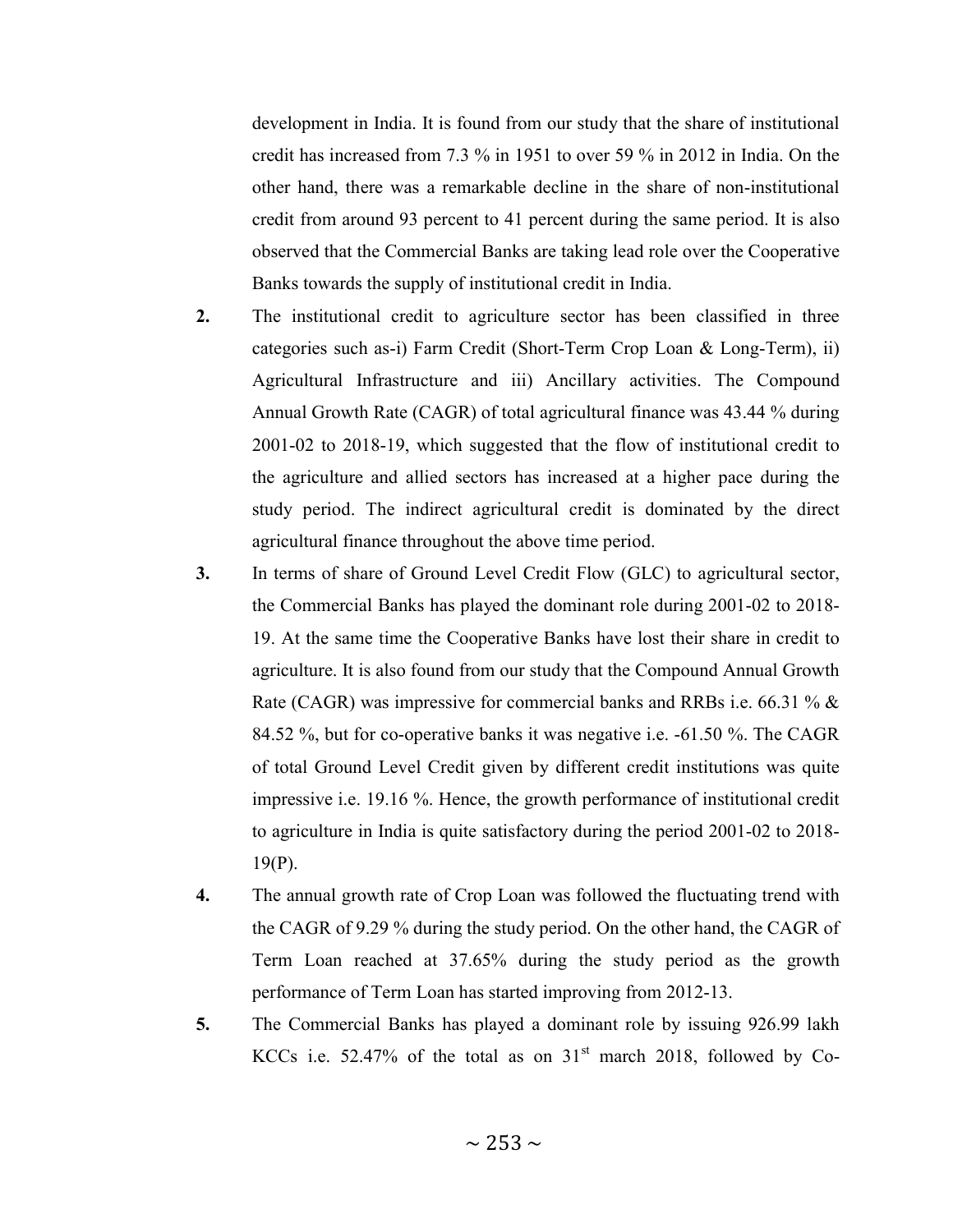operative Banks 550.21 lakh KCCs (i.e. 31.14 %). On the other hand, only 289.49 lakh KCCs (i.e. 16.39 %) has been issued by RRBs.

- 6. In order to assess the progress of agricultural credit in India, we have selected some aspects of agricultural sectors. It is found that the growth performance of agricultural and allied sector was not satisfactory as Average Annual Growth Rate (AAGR) of agricultural and allied sectors in GVA at factor cost was quite low  $(2.6\%)$ .
- 7. It is also found that the Average Annual Growth Rate (AAGR) of production and productivity of major agricultural crops were not satisfactory during the study period.
- 8. The performance of share of private investment compared to public investment in GCF in agricultural and allied sector was satisfactory.
- 9. The performance of NABARD in terms of refinance facilities (Short Term & Long Term) to different RFIs was quite satisfactory during the study period.
- 10. In order to evaluate the agricultural infrastructure we have tried to examine the Rural Infrastructure Development Fund (RIDF) in our study. It is found that since inception RIDF has emerged as an important, dependable and timely source of funding for almost all the state governments for building up critical rural infrastructure in India.
- 11. In order to improve the post-harvesting agricultural infrastructure, the Warehouse Infrastructure Fund (WIF) has been created and cumulative disbursement of WIF reached at 78.57 % of drawables as per phasing up to 31<sup>st</sup> March 2019.
- 12. The Farmer Producers' Organizations have emerged as a useful instrument to transform small holding based agriculture into a viable agri-business enterprise and to generate the net income of farmers, particularly the small and marginal in India.
- 13. The methodology of SHGs is a unique approach in development of economics as a need-based financial cooperation and the SHG-Bank Linkage Programme (SHG-BLP) has become a successful instrument for promotion of livelihood and poverty alleviation in India. In order to evaluate the performance of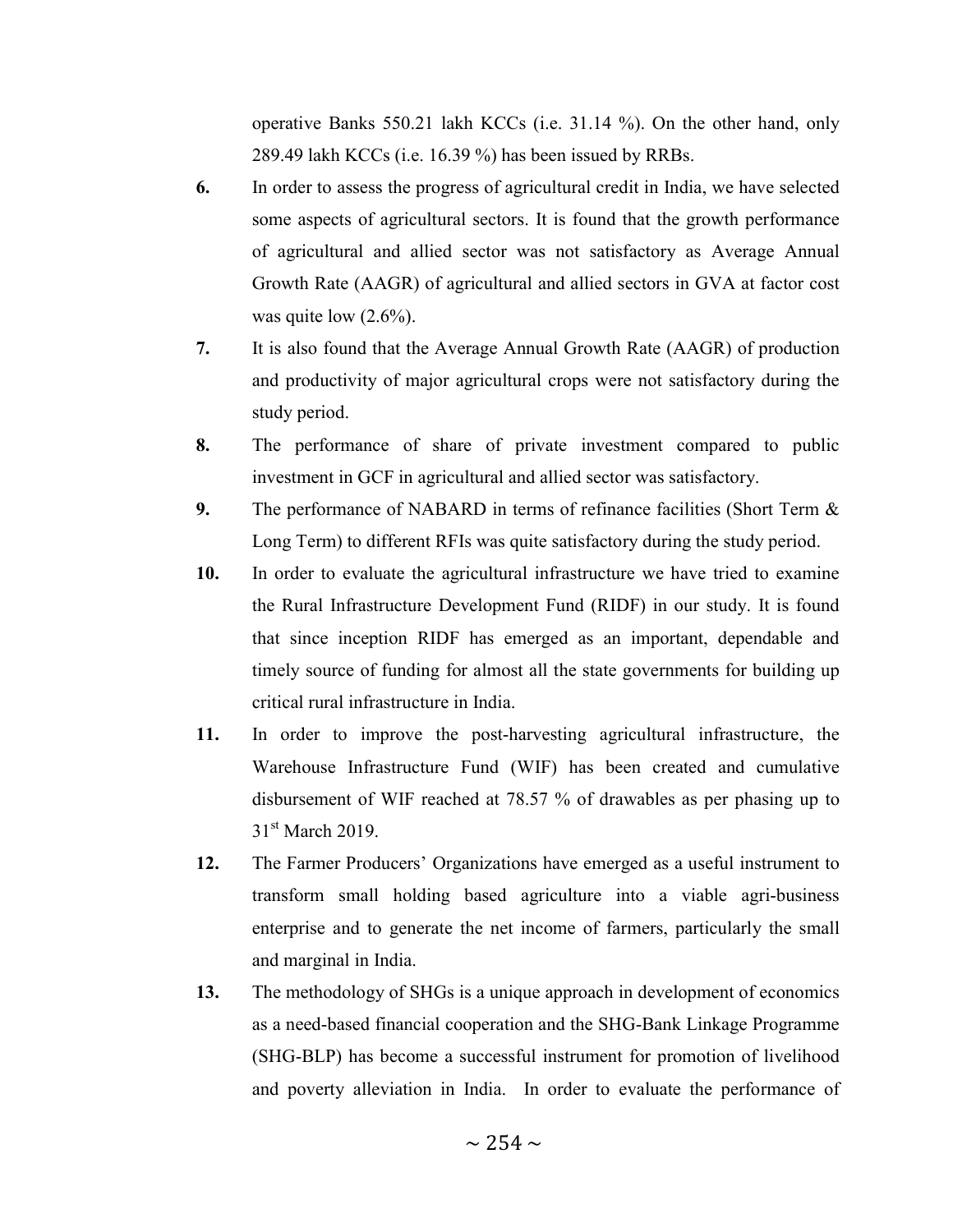different credit institutions for SHG-Bnak Linkage Programme, we have considered four parameters namely Savings, Loan Disbursed, Loan Outstanding and Non-Performing Assets (NPAs). It is found from our study that the Commercial Banks is taking lead role in terms of SHG-Savings with Banks, Loan Disbursement and Loan Outstanding since inception. But, Regarding Non Performing Assets (NPAs) of banks against SHGs loan outstanding the RRBs could reduced it upto 4.87 %, which is below the average of 5.19 %. But the Commercial Banks and Cooperative Banks have their NPAs 5.21 % and 6.69 % respectively. The average loan disbursed per SHG has reached at Rs. 2.16 lakh and around 12.23 crore members across India have come under this programme, which indicated that different credit institutions are injecting an adequate amount of credit facilities through the SHG-Bank Linkage Programme to generate self-employment.

### 7.1.2: Major findings related to the institutional credit scenario for agricultural sector in West Bengal

- 1. The agricultural and allied sectors have occupied a significant place in the state economy since long. It is found from the study that the Compound Growth Rate (CAGR) of institutional credit flow to agriculture over the period was 11.51 percent in the state compared to 19.16 percent growth in India. Hence, the growth performance of institutional credit flow to agriculture in West Bengal in absolute term is quite satisfactory with an increasing trend, but with compare to the growth rate of institutional credit flow to agriculture in India has not found impressive during the period 2001-02 to 2018-19.
- 2. In case of short term credit requirements of the cultivators, we have taken into consideration the Kishan Credit Card (KCC) scheme in West Bengal and found that in both cases (i.e. numbers of card issued and loan outstanding) there was an increasing trend and the commercial banks are taking lead role in the state. The Average Loan per KCC in West Bengal has also gradually increased from 2015- 16 to 2018-19 and the intensity of KCCs among the cultivators was more or less same in the state as compared to India. So, it is concluded that the performance of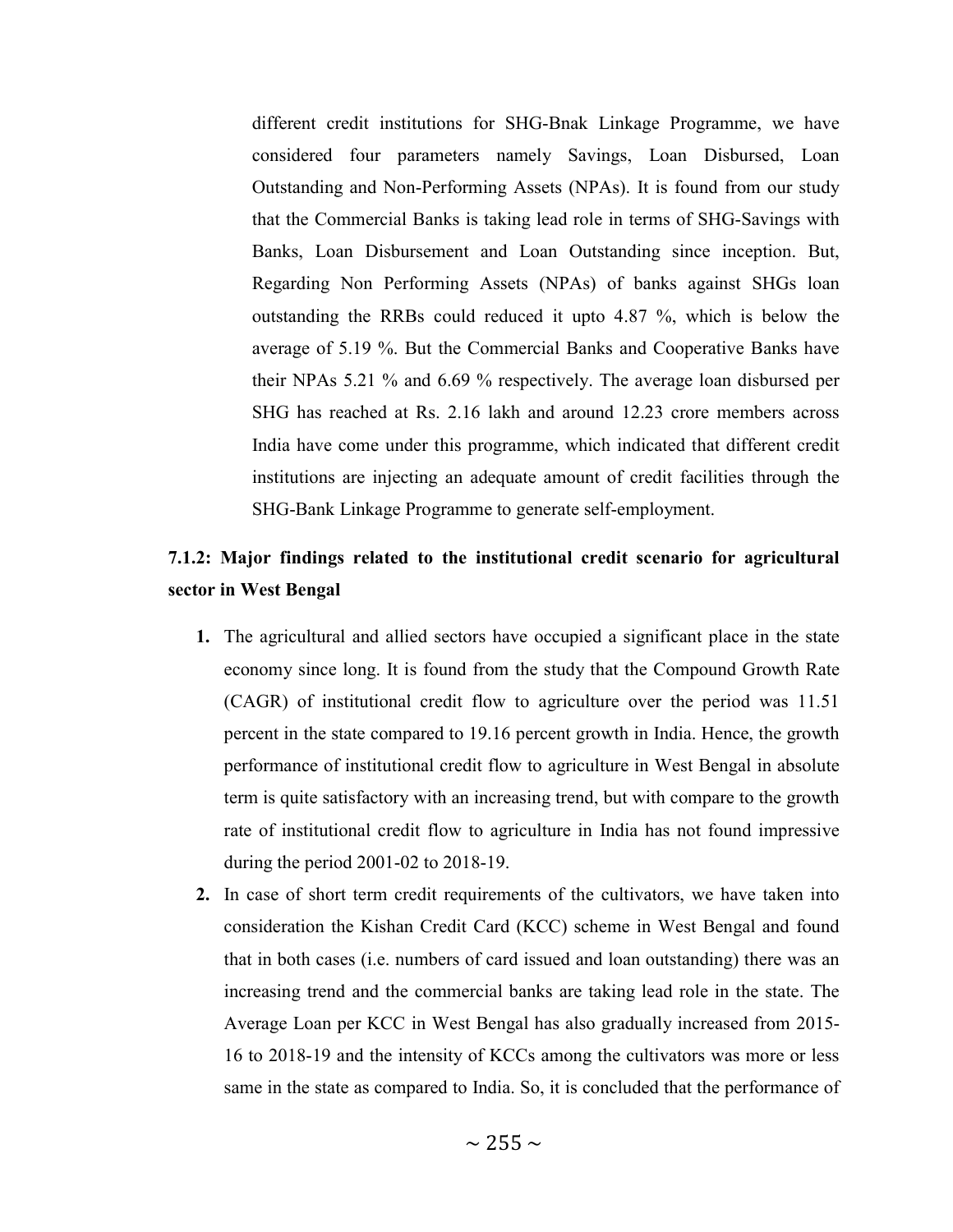Kishan Credit Card (KCC) is found quite satisfactory in order to provide financial assistance to the farmers of the state of West Bengal with an increasing trend.

- 3. In order to examine the role of institutional credit for agricultural sector in West Bengal, we have selected the Net State Domestic Product (NSDP) at factor cost of agriculture (at constant prices) as a parameter to find the impact of institutional credit flow in West Bengal during the period 2001-02 to 2018-19. The Average Annual Growth Rate (AAGR) of NSDP at factor cost of agriculture over the period was 4.64% and the growth rate of Agriculture-Credit Vs. Agriculture-NSDP indicated that with the growth of Agriculture-Credit, Agriculture-NSDP increases but the marginal return of credit is low. Therefore, it is concluded that the impact of institutional credit flow to agriculture sector in West Bengal has been quite evident during the study period.
- 4. It is evident from our study that the AAGR of total foodgrains production was 2.83% in the state compared to 1.97 percent in India was found satisfactory during the period of 2010-11 to 2016-17. In West Bengal, the growth rate of agricultural credit Vs. total foodgrains production indicated that both the growth rates have increased in a same direction during 2001-02 to 2016-17. Hence, it is concluded that the institutional credit has made a satisfactory impact to the total foodgrains production in West Bengal.
- 5. With an aim to analyse the performance of institutional credit for the improvement of agricultural infrastructure, we have selected the Rural Infrastructure Development Fund (RIDF) in Tranche wise in West Bengal. We have found that the tranche-wise i.e. RIDF XVIII to RIDF XXIV sanctioned amount has not increased significantly but in terms of the parameter namely Percentage Utilization, the performance of RIDF is found quite satisfactory in West Bengal. The RIDF has made a great success in some parts of the agricultural infrastructure like roads, electrification, etc. but, some other parts like irrigation, storage & marketing infrastructure need to be developed in the state.
- 6. The performance of different credit institutions to generate self-employment through the SHG-Bank Linkage Programme have been analysed in our study and found that the Commercial Banks are taking the lead role to register number of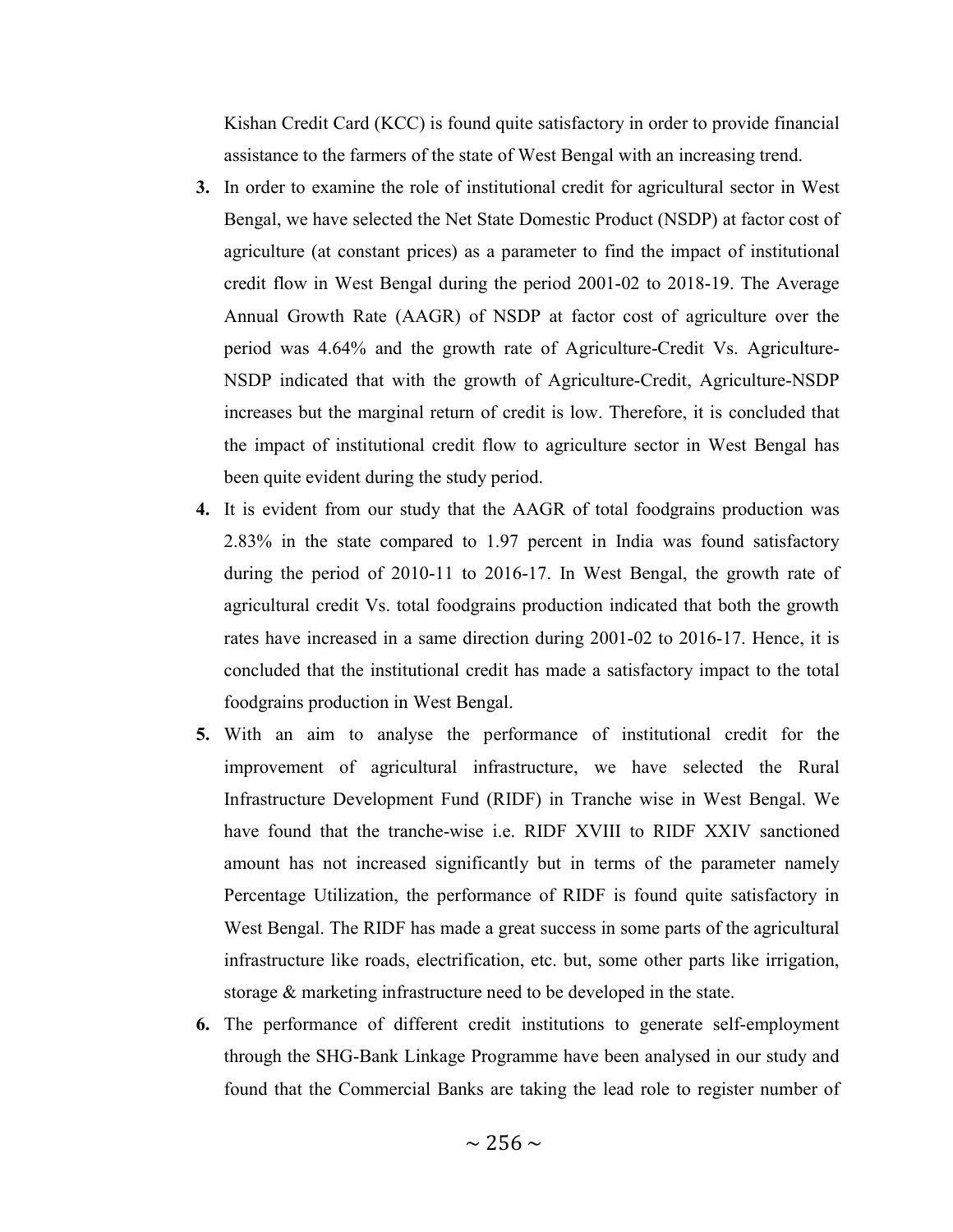SHGs in both the cases of Savings with banks and loan outstanding. All the Scheduled Commercial Banks are performing better in the state than in Indian context in percentage of NPAs to loan outstanding of SHGs with banks. In addition to that the growth performance has tested against four parameters such as number of savings linked SHGs, loan outstanding, savings per account and loan per account and it is found that all the parameters have followed the increasing trend in West Bengal.

## 7.1.3: Major findings about the role of Commercial Banks in agricultural development in Jalpaiguri District

- 1. The growth performance of different Commercial Banks has been evaluated in terms of Ground Level Credit (GLC) to agriculture sector in Jalpaiguri District during the period from 2009-10 to 2018-19. The Average Annual Growth Rate of Commercial Banks, RRB and Cooperative Banks were 14.95%, 11.36% and 4.36% respectively, which indicated that the Commercial Banks are playing the lead role in the Jalpaiguri District. The performance of Cooperative Banks has not found satisfactory, but the achievement percentage indicated that it has the potential in order to provide GLC to agriculture sector. The AAGR of overall GLC flow to agriculture in the district has found more or less same as compared to Indian context during 2009-10 to 2018-19, which helped us to derive the conclusion that the Scheduled Commercial Banks are performing quite satisfactory in order to provide institutional credit facilities to agriculture and allied sector in Jalpaiguri District.
- 2. In case of sector wise (i.e. Crop Loan & Term Loan) performance of Ground Level Credit (GLC) flow to agriculture and allied sector in Jalpaiguri District, it is observed in our study that the AAGR of Crop Loan in the district was quite higher as compared to India, which indicated that the performance of Crop Loan was quite satisfactory. On the other hand, the performance of Term Loan was not satisfactory in the district during 2009-10 to 2018-19.
- 3. There was an increasing trend in number of card issued through Kishan Credit Card (KCC) scheme to provide short term credit requirements of the farmers and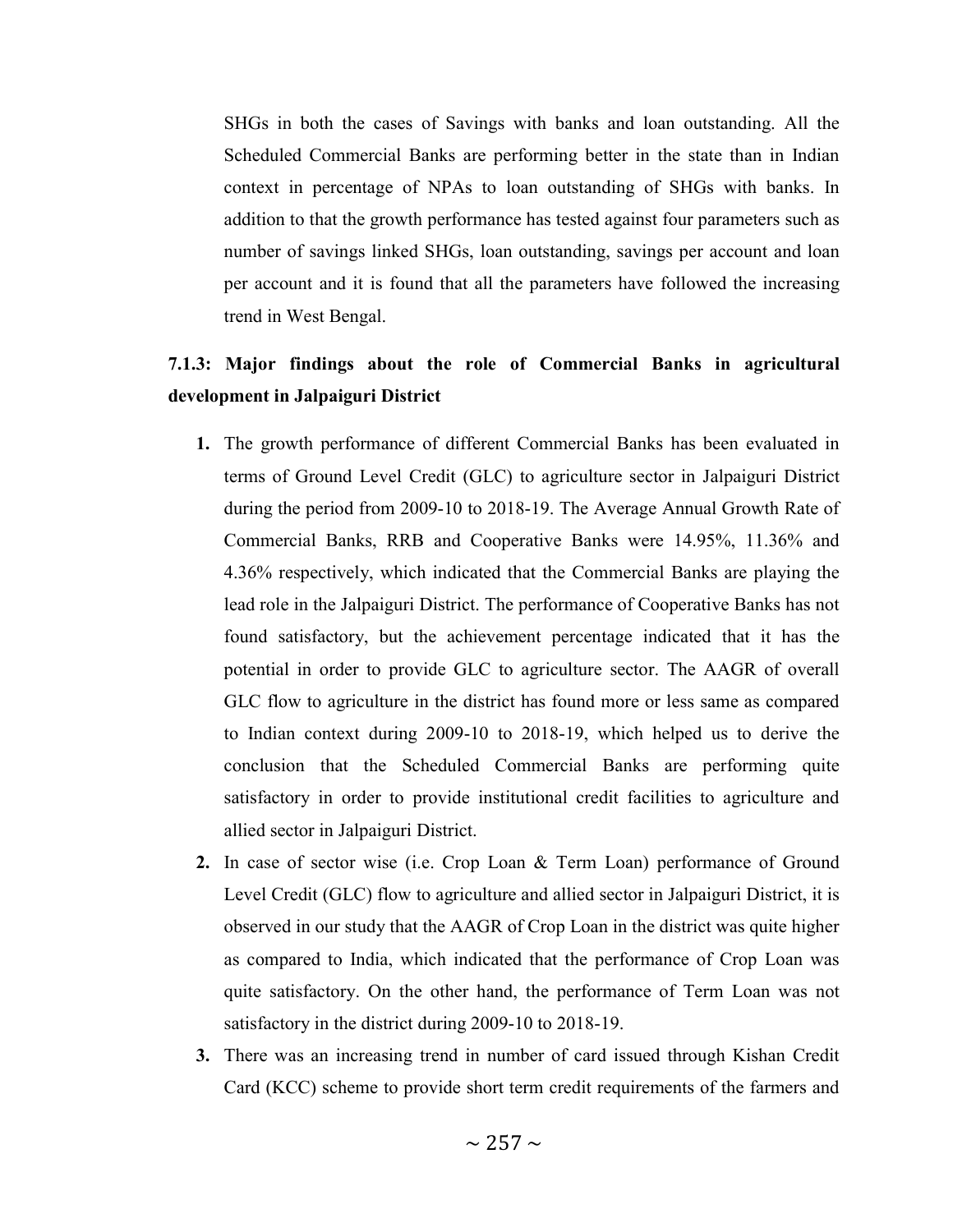the Commercial Banks captured the lead position in the district. It is also observed that all the credit institutions acted well in order to reduce the dormant KCCs in the district.

- 4. The impact of institutional credit flow to agriculture sector has been examined with help of two parameters namely Productivity of three major Crops (i.e. Kgs./Hectare) namely Rice, Wheat & Potato and Scale of Finance (i.e. Rs./Acre) including Crop insurance in the district. It was quite evident that the institutional credit has made a significant impact to the agricultural production as well as productivity in Jalpaiguri district during the study period.
- 5. The RIDF has played an important role for the development of agricultural infrastructure in the district. The institutional credit flow has helped a lot to increase the agricultural marketing infrastructure in the district but still some areas (i.e. cold storages, market yards and rural godowns) have to be developed in order to fulfill the growing needs of better agricultural infrastructure in the Jalpaiguri District.
- 6. The performance of all the Scheduled Commercial Banks has witnessed an increasing trend in order to generate income and self-employment through FPOs, SHGs and JLGs in the Jalpaiguri District.

#### 7.2: Suggestive Measures

On the basis of major findings of our study, the following suggestive measures may be recommended for improving the role of Commercial Banks in agricultural development in India:

1. It is found from our study that the growth performance of Co-operative Banks was not satisfactory to serve the agricultural credit in India as well as Jalpaiguri during the study period. The Co-operative Banks should improve its efficiency through transparency of information, effective market discipline, minimizing political interference and improved management expertise etc. As it is believed that the Cooperative Banks are situated close enough to the grassroots level of rural economy, so it can play an integral role in agricultural development in India.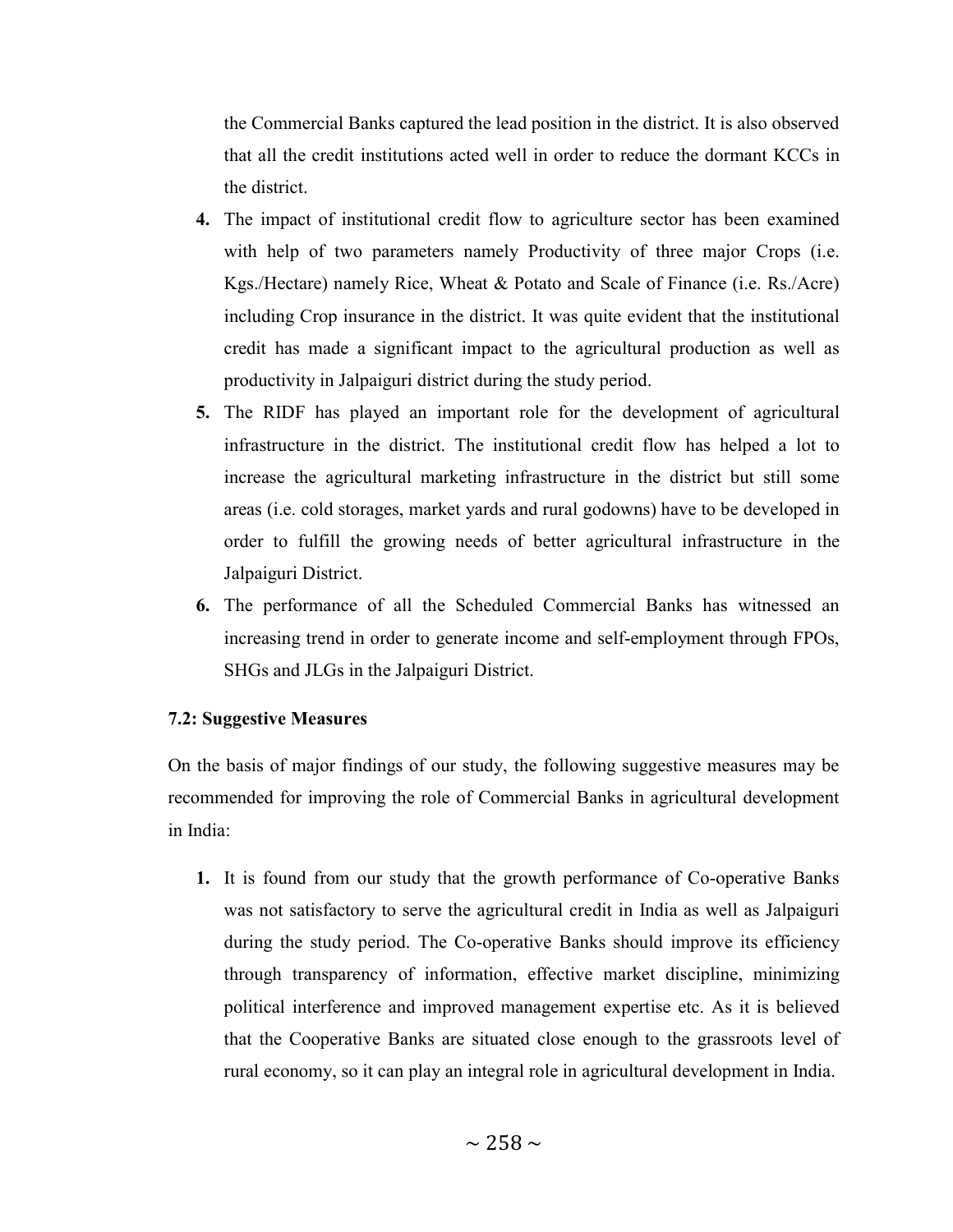- 2. The growth performance of Crop Loan in India has not found quite satisfactory during the study period. The short-term credit needs should be improved by extending its area, cash limit and as well as its time limit.
- 3. In Jalpaiguri, the performance of Term Loan has not satisfactory during the study period. In order to provide the investment credit in agricultural sector in the district the Term Loan has to be improved.
- 4. With an aim to enlarge the scope of Kishan Credit Card (KCC) scheme among small and marginal farmers, all the credit institutions should come forward to provide short-term credit at the door steps of the farmers.
- 5. In order to accelerate the agricultural development through increasing agricultural production and productivity, the capital formation and investment in assets should be increased through all the Commercial Banks.
- 6. As the agricultural conditions are very much uncertain, the default of credit repayment can be reduced through crop insurance by the Commercial Banks and can provide more institutional finance to the farmers.
- 7. Our study pointed out that the share of public investment was not satisfactory as compared to private investment in Indian agriculture. So, the public investment is much needed in agricultural infrastructure and agro-businesses as it can push the private investment in agriculture.
- 8. The RIDF has made some commendable achievements in agricultural infrastructure in India. But, still significant gaps are there and it should be removed through injecting more institutional credit as well as more time bound projects.
- 9. With an aim to reduce the post harvest loss in agriculture, the agricultural marketing infrastructure should be more improved through establishment of cold storages, market yards and rural godowns with institutional credit supports.
- 10. The coordination among different credit institutions should be required to provide enough awareness of different credit facilities available to the farmers from institutional credit agencies.
- 11. In order to reduce the cost of lending (i.e. financial cost, transaction cost and risk cost) of financial institutions, the self-help groups and financial cooperatives can